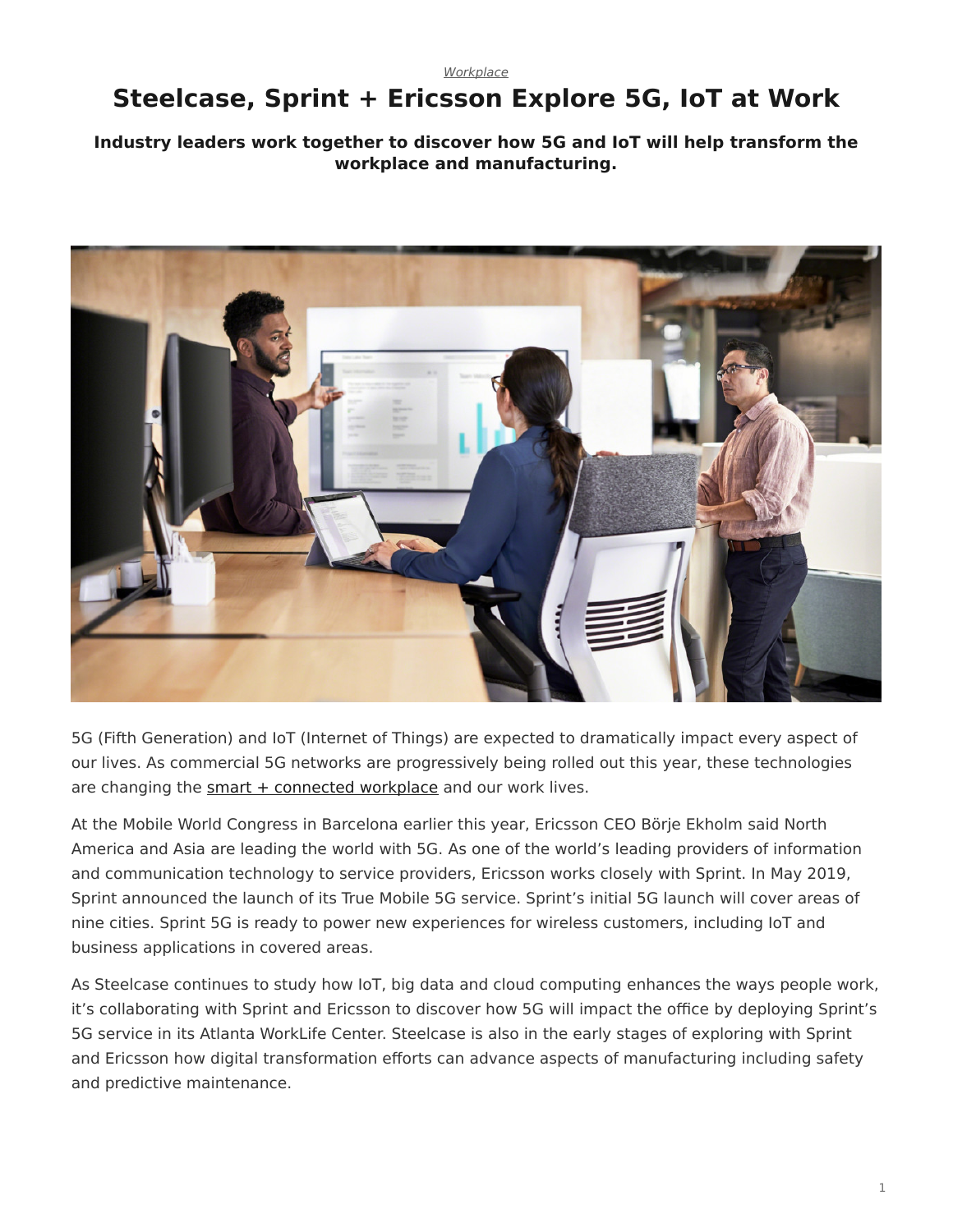"We have a long history of experimenting on ourselves before deploying solutions to our customers. Our work with 5G in Atlanta will give us an opportunity to uncover how this advancement will change behaviors at work," says Steve Miller, Steelcase CIO. "By working with industry leaders like Ericsson and Sprint, we can develop and test prototypes of [future solutions for the office](https://www.steelcase.com/products/technology/) and our factories that have the potential to change the way we support our customers."

### **WHAT IS 5G?**

5G is the latest generation of cellular mobile communications. Certain to be a disrupter, changing the rules around how things work, it will be a leap forward in how fast networks operate. There will be larger bandwidths, lower latency and unlimited amounts of data that can move across these networks. 5G brings with it a whole new way for devices to connect to one another, fueling the rise of IoT.

When it comes to manufacturing, operations and logistics, 5G is a game changer. "5G is going to rewrite the rules to help us improve accuracy, streamline delivery and allow us to be more agile," says Miller. "It's also going to change the way people work. 5G and IoT will have a tremendous impact on how AI, VR and AR are adopted within the workplace, and that's just the beginning. We want to be the early adopters and add to how we're exploring the ways place and technology work together to improve people's future work experience."

## **5G + IOT: A TWO-PRONGED APPROACH**

Today, the Steelcase WorkLife facilities in Atlanta are the testing ground as the three companies explore a 5G-enabled office environment. Bluetooth and WiFi connections have the potential to be unreliable or intermittent. Ethernet cables are costly to install and cumbersome. 5G and IoT have the potential to dramatically lower the barrier to connectivity and innovation.

"Sprint 5G is a platform for innovation that will create new opportunities and growth across a wide range of industries," said Mishka Dehghan, vice president of 5G Development for Sprint. "We are excited to be working with Steelcase and Ericsson to develop new use cases in the office environment." In addition, Steelcase and Ericsson have started to explore IoT for the workplace in collaboration with Sprint in the U.S. and other providers in China and Europe. Currently, Steelcase is able to help customers develop a Smart + Connected Workplace that acts as an interconnected layer of technology supporting digital wayfinding and room scheduling. These capabilities will only continue to grow as technology advances. Now, Steelcase is exploring how the low-latency, high-speed, well-connected technology IoT and 5G promises will enhance these solutions.

Steelcase, Ericsson and Sprint are also currently working on what the impact of IoT and 5G could be in manufacturing. Vibration sensors attached to legacy machines, data collected through Cat-M with the Sprint Curiosity IoT\* platform, and analysis by AI algorithms provide insights on the performance and productivity of machines. Steelcase plans to test these platforms to determine if they can help predict when a machine needs maintenance before it breaks down. The technology has the potential to save money, time and further bolster one of the most reliable operations systems in the industry.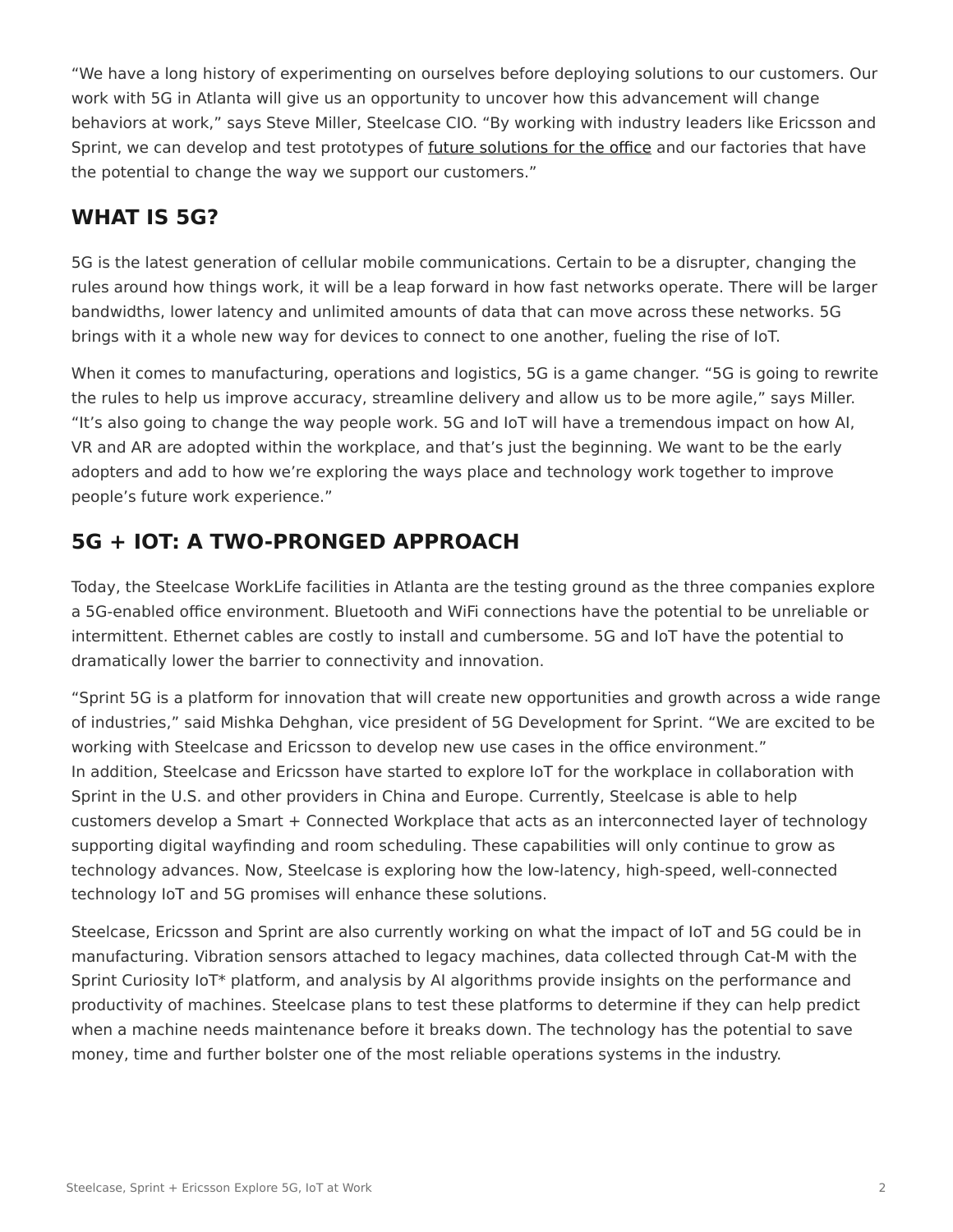"This collaboration is about bridging the gap between digital and real experiences," says Miller. "By working with leaders in the field of technology – both hardware and cellular networks – we're able to discover what the future will hold faster and support our global efforts to scale up where the opportunities prove valuable."

"Our strong collaboration with Sprint has already been recognized as an innovative, award-winning IoT platform. IoT is, no doubt, driving change in industrial environments like Steelcase factories, but it is exciting to see that change spill over to the Steelcase employees who work in their WorkLife Centers," says Kiva Allgood, Head of IoT, Technologies and New Businesses, Ericsson. "Our aim is to make it easy for Sprint and Steelcase to harness the power and the value of connectivity and 5G in the Steelcase factory and the workplace. The insights that will be gained from connecting and analyzing the data from the factory and office will improve industrial processes as well as our daily lives."

\*Sprint Curiosity™ IoT works with [Ericsson's IoT Accelerator\\*](https://www.ericsson.com/en/internet-of-things/iot-platform)\* and Cloud Core platforms, featuring a virtualized core network and an IoT operating system specifically designed for rapid enterprise IoT deployments.

\*\*Ericsson's IoT Accelerator is a global IoT connectivity, device and data management platform used by more than 30 telecom service providers worldwide to provide managed connectivity services to over 3,700 enterprises in more than 100 countries. It enables enterprises to easily and cost-effectively manage IoT devices on a national, regional or global scale with full control throughout the entire IoT device lifecycle – with one easy-to-use dashboard.



#### **Featured Product**

**[Steelcase Rise](https://www.steelcase.com/products/apps/steelcase-rise/)**